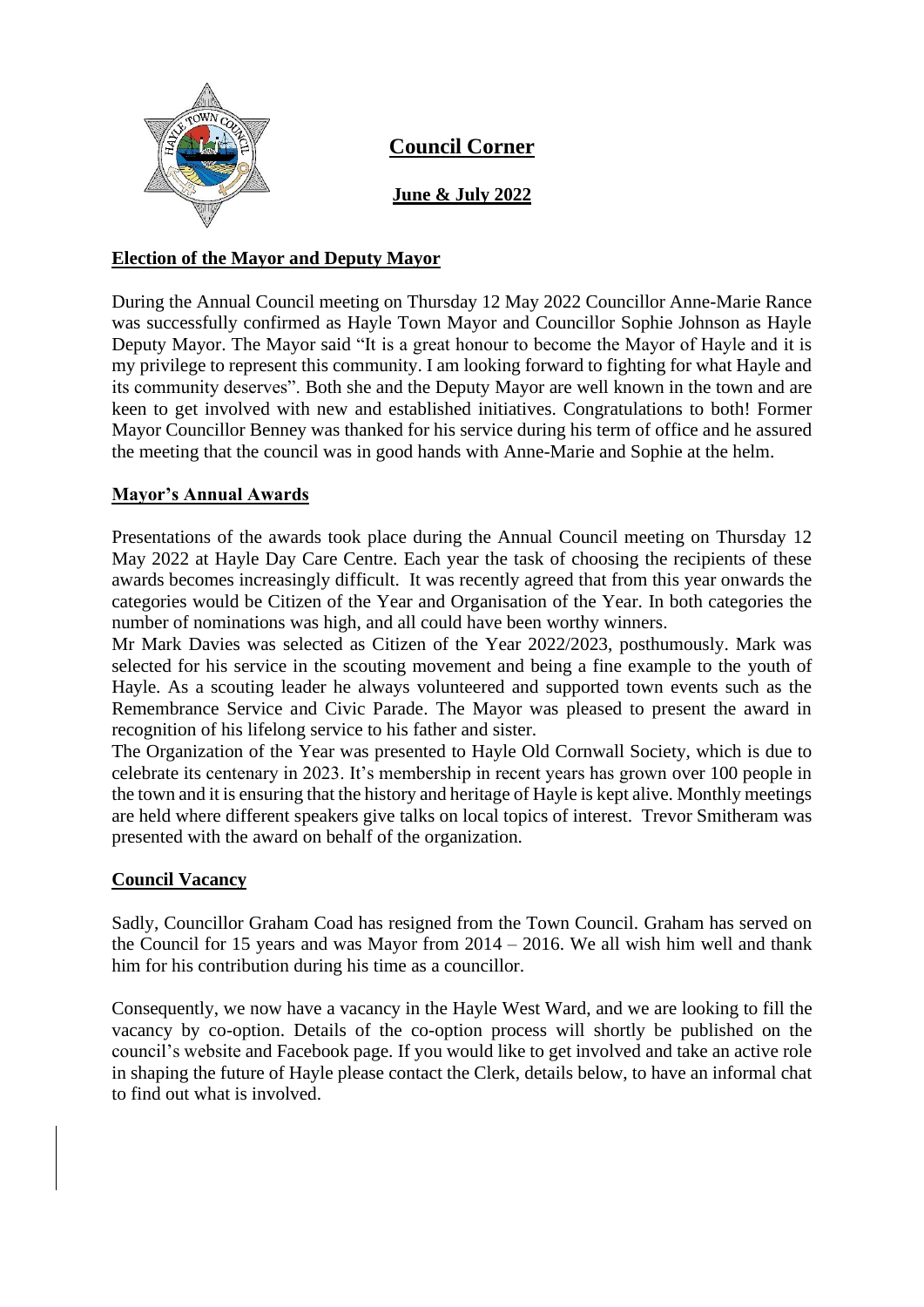## **Town Team and Projects and Events Officer**

The Town Team has been formed for just over a year now and we've already had some great successes and are looking to build on these. The Repair Hub and Hayle Market are now well established, taking place each Friday morning (10am – 1pm) at Phillack Church Hall. In addition to this we have been successful in securing funding via the Vitality Fund to undertake feasibility studies around connectivity/active travel and leisure facilities within the town. Our focus going forward is to bring more events to the community.

The Town Team currently meets virtually on the first Wednesday of each month at 7pm and is open to all… whether this will continue to be via Zoom or in person is currently under review, so watch this space! The group comprises local business and community group representatives along with residents of Hayle. It welcomes ideas, discussion and opinions that will help Hayle, both now and in the future. Absolutely everyone is welcome to attend – for it to grow and be successful we absolutely need input from the wider community! And whilst the town council is the accountable and administrative body behind the Team, it is very much hoped that it will be led by the community and deliver what Hayle wants.

If you have any creative ideas for events or projects that you would like to be discussed at the meeting, just contact the council office at [info@hayletowncouncil.net](mailto:info@hayletowncouncil.net) and it can be added to the agenda.

Details of the meeting are published on our Facebook page so anyone can attend and have their say. Further information can be found on the website on the Town Team Information Documents and Links page.

Hayle Town Council has welcomed a new member to its team: Julie Baldwin. The role of Projects and Events Officer is diverse, and Julie's aim is to ensure that Hayle maximises its opportunities to apply for funding and deliver new initiatives and events for the town. After just a couple of weeks in post, Julie said "I can already see that Hayle has a thriving community spirit. From the enthusiasm of those working as part of the newly formed 'Sustainable Hayle' group to the stallholders at the Friday market and the array of independent business owners in the town that I have had the pleasure to meet, I really do feel that together we can harness our energies to develop and deliver some worthwhile projects and events that will benefit all generations within the community.

### **Gorsedh Kernow**

On Saturday 30 April 2022 the Gorsedh Kernow came to Hayle and held its Annual Council meeting and Proclamation Service. The Proclamation ceremony announced that the Gorsedh will be coming to Hayle for the forthcoming year. The ceremony was held in the wildlife garden, behind Hayle Library adjacent to Copperhouse Pool and involved a short parade to the War Memorial before returning to the Day Care Centre. The Mayor and Mayoress, Councillor and Mrs Benney, extended a warm welcome to the Bards; the Mayor saying a few words in Cornish. Councillor Brown took on the role of the Lady of the Flowers and presented the Grand Bard with flowers and, again, spoke in Cornish. More details of this event and the main events, which will be held during the first weekend of September 2022, can be found on our Facebook page and website.

### **Lethlean Meadow Cemetery**